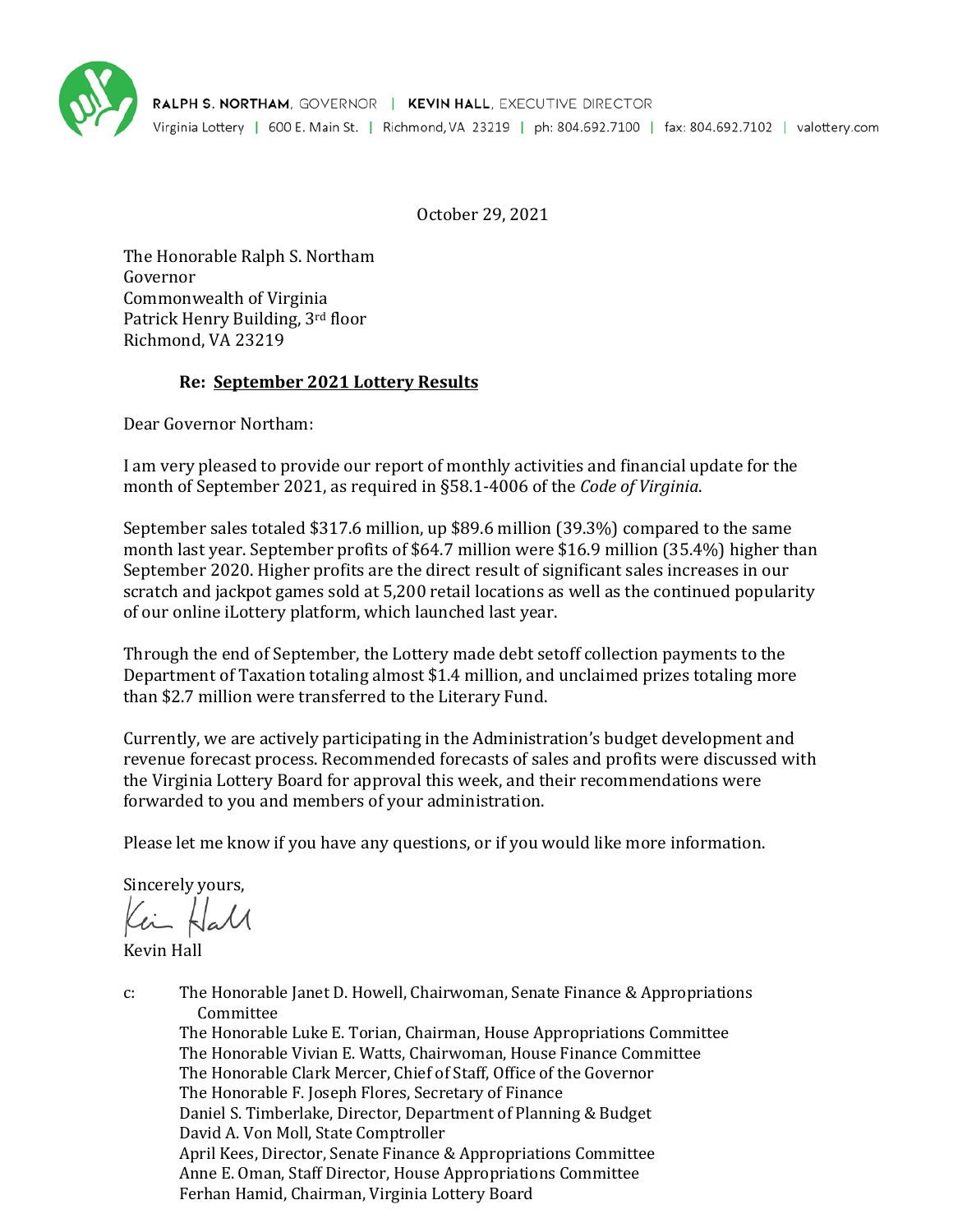## **VIRGINIA LOTTERY Report to the Governor and Selected Members of the General Assembly As of September 30, 2021**

Sales

Lottery sales for the fiscal year totaled \$940.6 million through September. This represents an increase of \$252.4 million (36.7%) compared to the prior year. Scratcher sales of \$359.2 million were \$57.1 million (18.9%) higher than last year. Sales of daily games (Pick 3, Pick 4, and Cash 5) totaled \$197.8 million, a decrease of \$1.6 million (-0.8%) from last year. Sales in the jackpot games category (Mega Millions, Powerball, Cash for Life and Bank a Million) totaled \$70.5 million, an increase of \$22.8 million (47.8%) compared to last year. Sales of Print n' Play, KENO and iLottery Instants games totaled \$581.4 million.



## **Expenses**

The overall prize expense rate (prizes as a percent of sales) for the year to date was 70.8%, higher than last year's rate of 66.3%. The increase in the rate is attributable to the higher percentage of total sales from iLottery games with higher payout rates, and because of higher daily games prize payouts compared to last year. The scratcher prize rate of 71.2% also was higher than last year's rate of 70.2%, as players continue to choose higher price tickets with higher payout rates. The daily games prize rate of 51.7% was higher than last year's rate of 49.9%. It is important to note that significant fluctuations in prize expense rates occur during the short term, especially for games that have fixed prizes; however, overall long-term prize rates reflect outcomes more in line with statistical expectations.